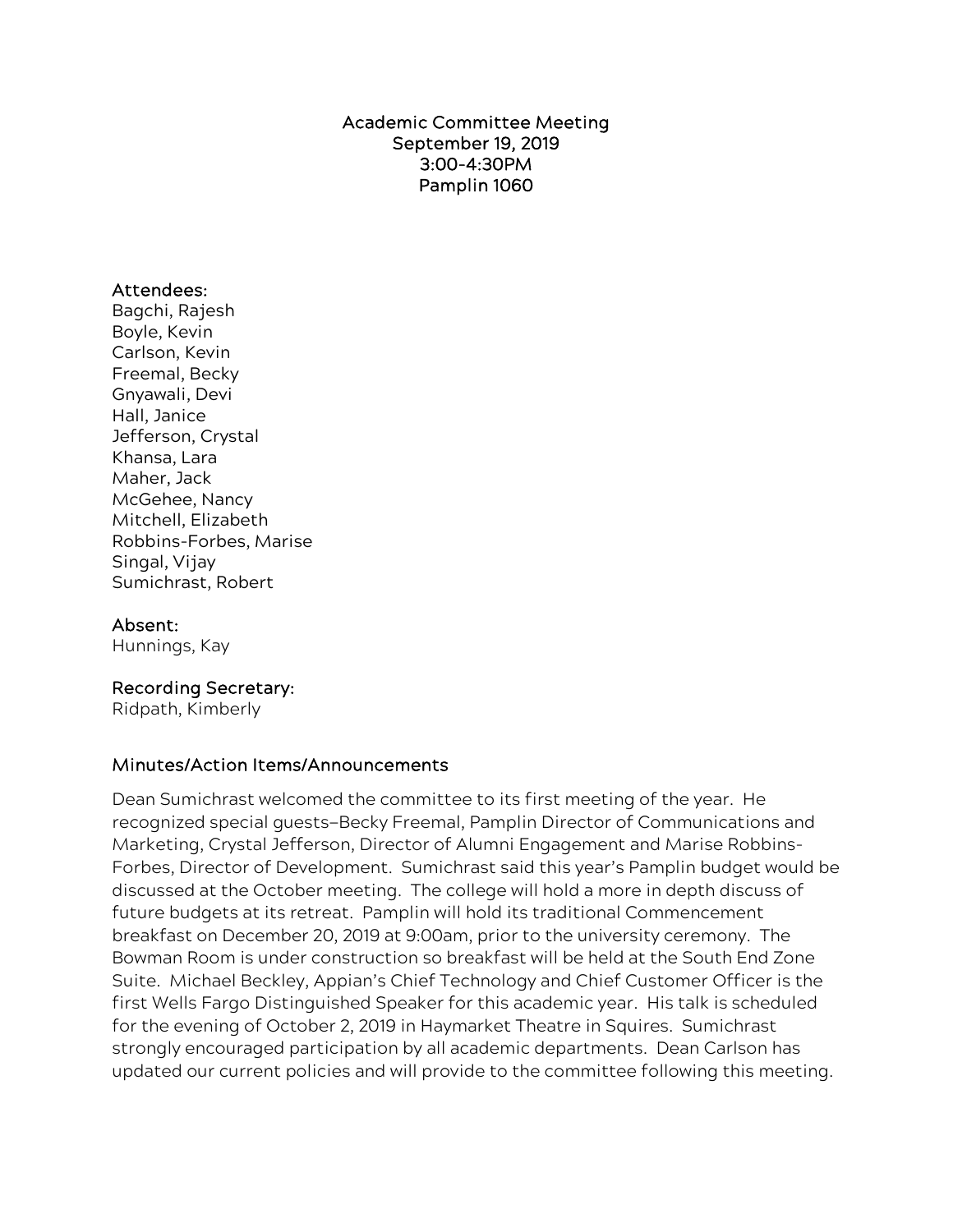## Summit

Pamplin will hold its first ever Leadership Summit at The Hotel Roanoke on October 10<sup>th</sup> and 11<sup>th</sup>. Representatives from Pamplin's 20 Advisory Boards will attend the college event, and most will hold their own meetings. This is an opportunity to highlight the distinct missions of Pamplin's Boards, to share best practices and to raise interest in Pamplin's Campaign. The Leadership Summit will coincide with Virginia Tech's public launch of its campaign for philanthropy and alumni engagement.

The most important college events for the academic committee to attend are a reception at the Taubman Museum on Thursday, October 10<sup>th</sup> from 7-9pm and the Plenary Sessions on October 11<sup>th</sup> from 8am-1:30pm. Shuttles are available to take Pamplin faculty between Blacksburg and Roanoke. Sumichrast stressed the need for everyone to register for events that they will attend. Don't assume we know you are coming. Becky Freemal discussed her plans to use Facebook live and requested participation from members of the Academic Committee. In addition, a virtual reality tour will be offered to showcase GBAC. Elizabeth Mitchell said one of the breakout sessions will focus on the Alumni Lifecycle and we encourage you to attend this session to provide your valuable input. She asked Academic Committee members to consider the merit of minimum financial contribution from board members to prepare for the breakout session. The committee discussed the events planned by departments and centers as well as the college and university.

# Retreat

Sumichrast said he felt the 2018 retreat was very useful. Based on input from the Academic Committee meeting, the next retreat will be held on May 28-29, 2020 at Mountain Lake Resort. At the previous retreat, spouses and guests were invited and some social activities were planned. The committee discussed the inclusion of spouses and guests and were in favor of inviting them. The format and other activities were also considered. The committee discussed hiring an outside meeting facilitator which will be further discussed after determining the format and agenda. Sumichrast suggested that the main topic of discussion be the Pamplin Budget. Participants would have the opportunity to help shape the budget, rather than simply learning about it. The committee discussed other topics of inclusion on the agenda.

# 2019 Future Faculty Development Program

Janice Hall described the history and plans for Faculty Development Program which will take place November 10-13, 2019. Departments will have an opportunity to invite students to pursue an academic career to campus. This provides a chance for us to show off our culture and programs. It's not necessary for departments to have an available faculty line, at this time, in order to invite participants. The committee